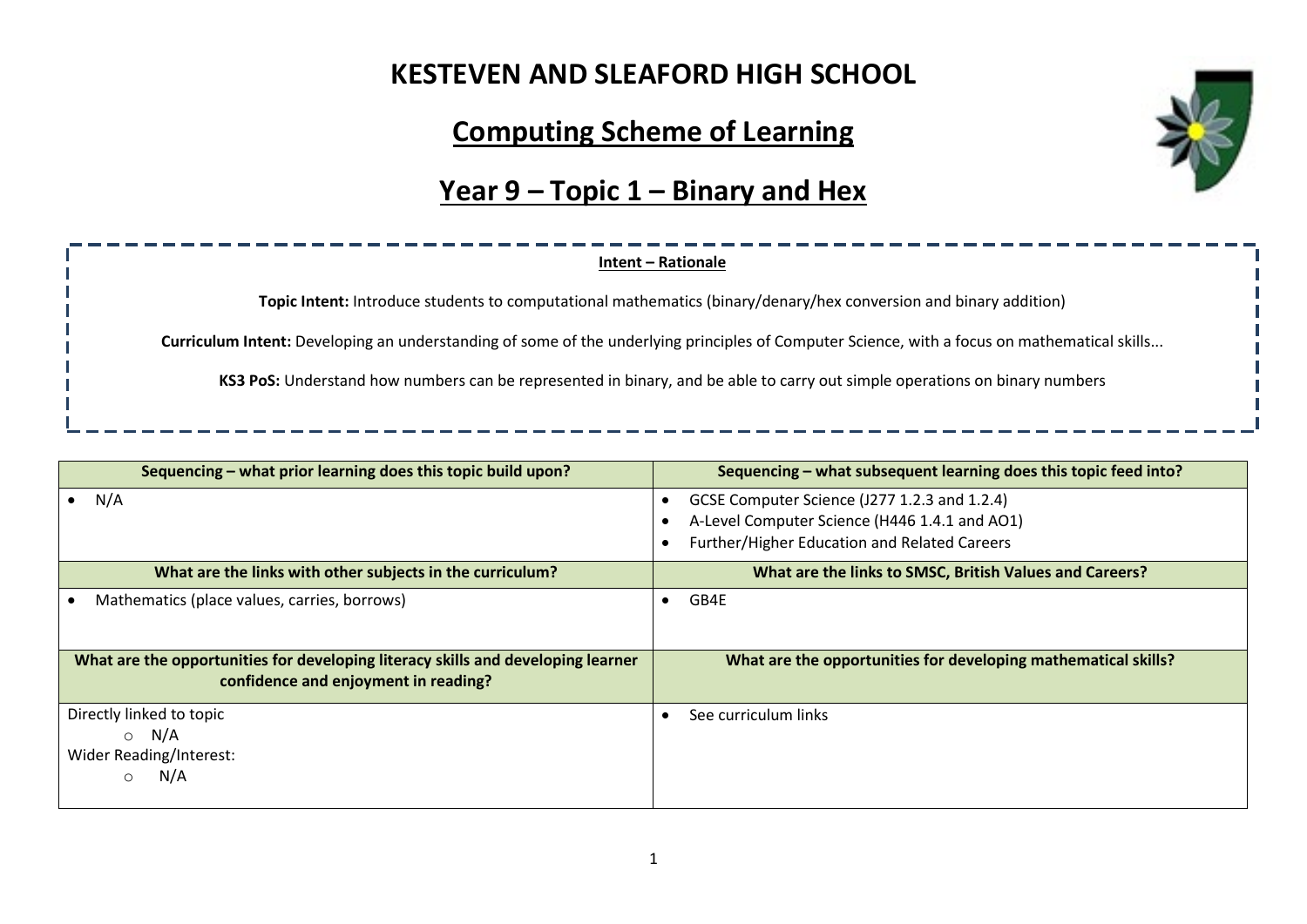# **KESTEVEN AND SLEAFORD HIGH SCHOOL**

# **Computing Scheme of Learning**

# **Year 9 – Topic 1 – Binary and Hex**

**Intent – Concepts**